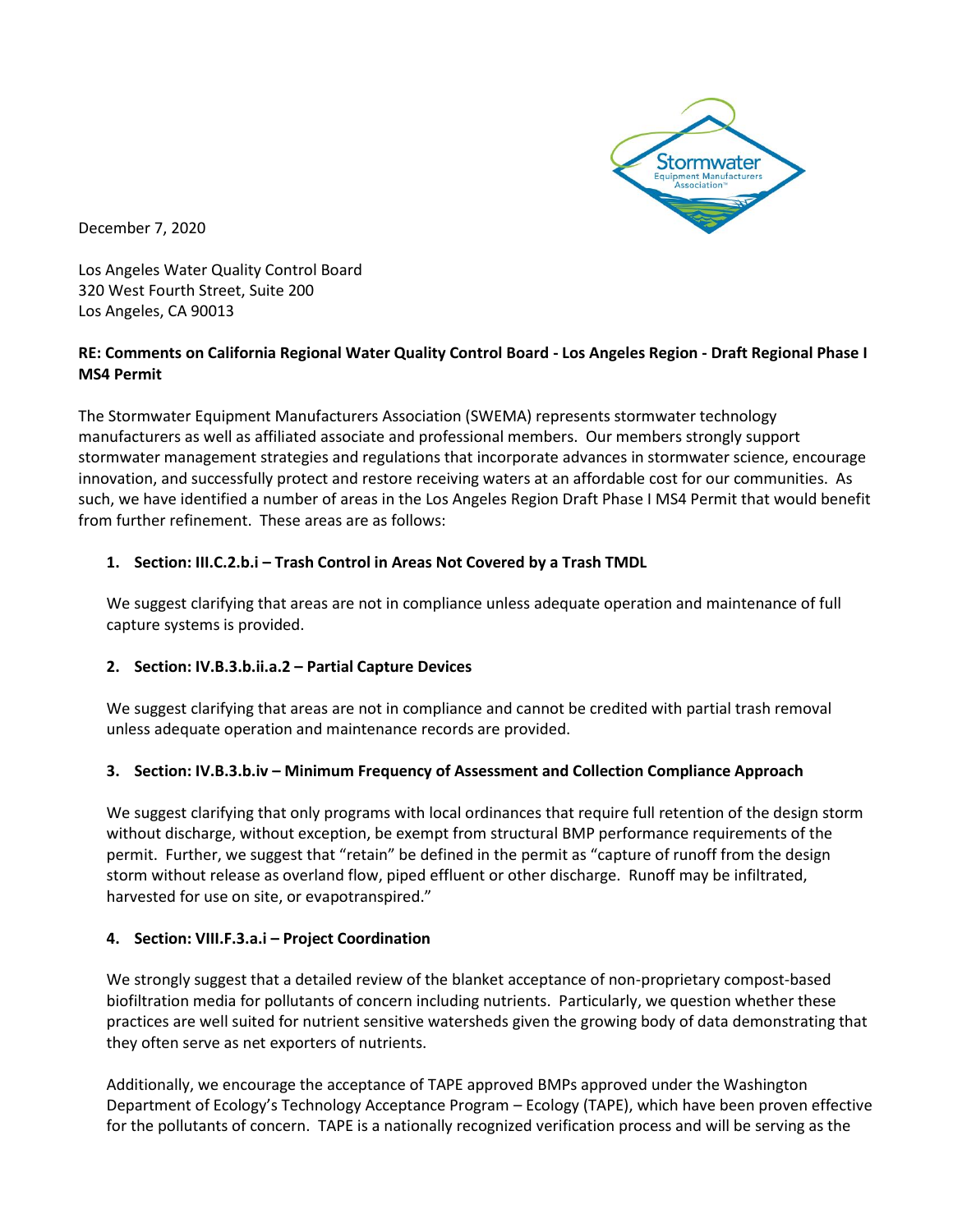

foundation for the national verification program currently being developed by diverse industry stakeholders with support from USEPA.

### **5. Section: VIII.F.4.a-c – Ventura Permittee BMP Requirements**

The permit states in subpart b that if retention is infeasible, "an on-site biofiltration system that achieves equivalent storm water volume and pollutant load reduction as would have been achieved by on-site retention shall satisfy the EIA limitation. An on-site biofiltration system that releases above the design volume shall achieve 1.5 times the amount of storm water volume and pollutant load reduction as would have been achieved by on-site retention and, thereby, shall satisfy the EIA limitation."

This requirement does not seem feasible or logical. If a biofilter "achieves equivalent storm water volume and pollutant load reduction as would have been achieved by on-site retention" it's not really a biofilter, it's a retention BMP. Influent loads for some pollutants, like nutrients and bacteria, for which there are multiple TMDLs in the Ventura region, which are not likely to be removed by conventional biofiltration at levels comparable to retention BMPs even when sized to treat 1.5x the design capture volume. In fact, nutrients are more likely to be exported than removed by conventional sand/compost biofiltration described in the current Ventura Technical Guidance Manual.

The meaning of the phrase "releases above the design volume" is not clear. It is also impossible for a biofiltration system to "achieve 1.5 times the amount of storm water volume and pollutant load reduction" as compared to retention BMPs.

This entire section should be removed. Instead, a simple requirement that retention of the design storm be required where technical feasible should be stated. Where full retention of the design storm is infeasible, BMPs with demonstrated effectiveness for the pollutants of concern on the project should be required. Evidence of nutrient removal should be demonstrated as a TAPE GULD for Phosphorus treatment. Bacteria removal evidence should be demonstrated as a TAPE GULD for Basic Treatment in a vegetated treatment system where biological processes can assist with bacteria removal between storm events. Conventional biofiltration systems using sand and compost should not be allowed in watersheds with nutrient TMDLs given their tendency to leach nutrients.

# **6. Section: VIII.F.5.c.i.a – Biofiltration Standards**

"Biofiltration systems shall, at a minimum, meet design specifications provided in the Los Angeles County LID Manual."

This is preferable to the current process, but the LA County LID manual is outdated and some direction should be provided to LA County by the LA Water Board that innovative biofiltration systems must have a TAPE GULD for Basic Treatment as a minimum criteria for approval. Where pollutants of concern on a project include nutrients, metals or other pollutants, a TAPE GULD must be provided for the most appropriate corresponding treatment standards. This direction can happen in the permit, in the fact sheet, or can be in some other order.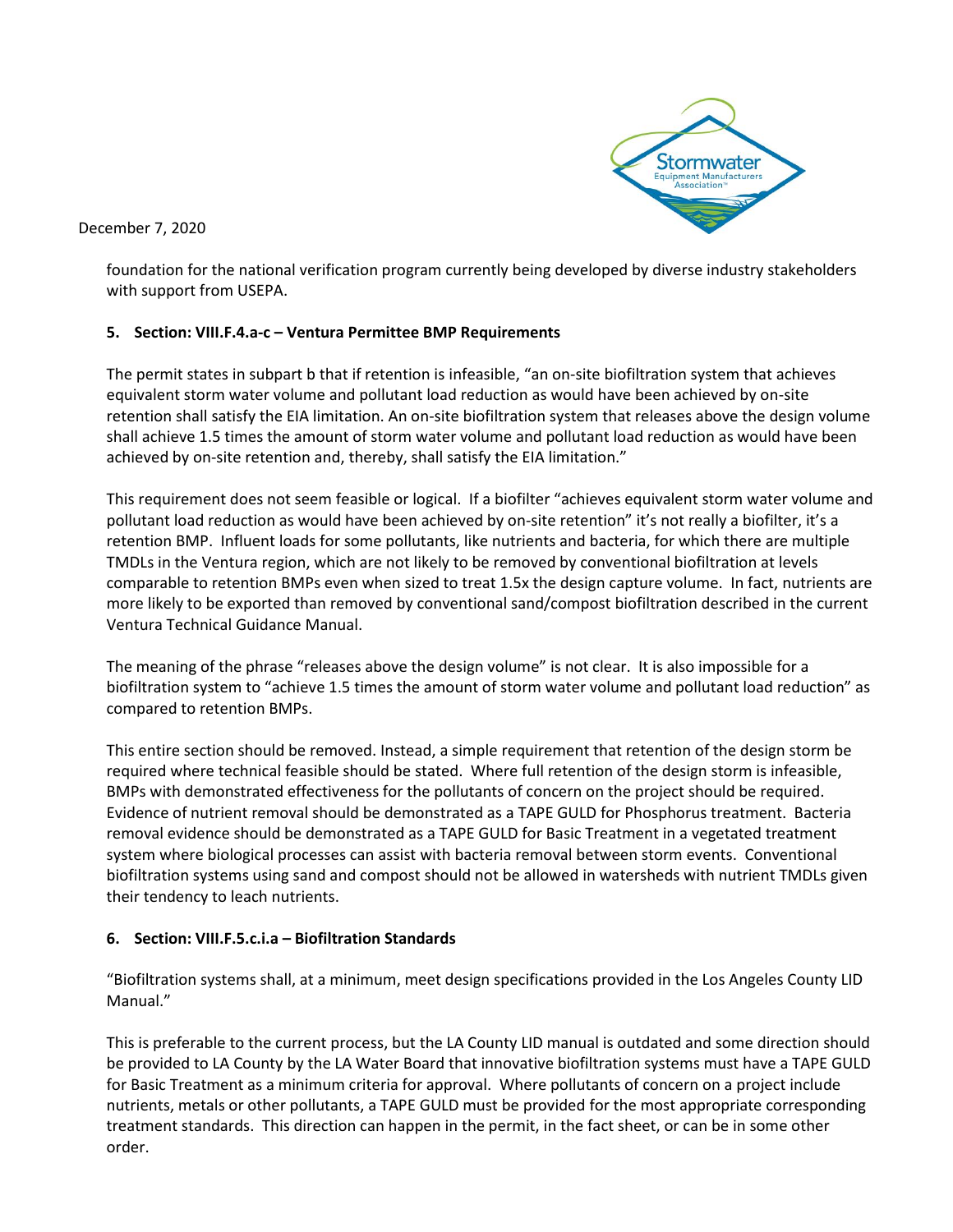

#### **7. Section: VIII.F.5.c.i.b – Nutrient Reduction**

"Biofiltration systems discharging to a receiving water that is included on the Clean Water Act section 303(d) list of impaired water quality-limited water bodies due to nitrogen compounds or related effects shall be designed and maintained to achieve enhanced nitrogen removal capacity."

We feel this language represents a good start but also encourage consideration of phosphorus removal capability in applicable watersheds. Conventional biofiltration as described in the current LA permit is ineffective for nutrient removal. It is more likely to result in a net increase of nutrient concentrations and loads. Conventional biofiltration utilizing compost should not be allowed where pollutants of concern on a project include phosphorus or nitrogen.

#### **8. Section: VIII.F.5.c.ii – Flow-Based BMP Standards**

"If a Los Angeles County Permittee determines that on-site biofiltration and off-site alternative compliance measures are not technically feasible, the Permittee may request the Executive Officer allow the use of onsite flow-based BMPs. In the request, Permittees must outline why none of the other alternative compliance measures are feasible. Approval will only be granted to areas where other alternative compliance measures are not feasible due to significant technical issues."

We appreciate that there is a pathway for compliance using on-site treatment systems, but feel additional clarity is needed regarding the performance standard that must be met for EO approval? Rather than create another unclear and inefficient EO Approval process, why not just establish criterial for onsite treatment in these cases so that permittees can make the call?

### **9. Section: VIII.F.5.d – TAPE**

"Each Los Angeles County Permittee may allow the project proponent to install flow-through modular treatment systems including sand filters, or other proprietary BMP treatment systems that are certified for "Basic Treatment" under the Washington State Department of Ecology's TAPE Program; or an appropriate future BMP certification developed by the State of California"

We offer our full support for the on-site use of TAPE Basic Treatment BMPs where off-site alternative compliance options are being pursued. We also suggest clarifying that GULD is required.

Thank you for the opportunity to comment on the proposed changes to the definition of the Waters of the United States Rule. SWEMA believes that reducing the reach of the water quality regulations currently in place will adversely affect our nation's water quality, the quality of life for all citizens, and the ability of our companies to support economic growth.